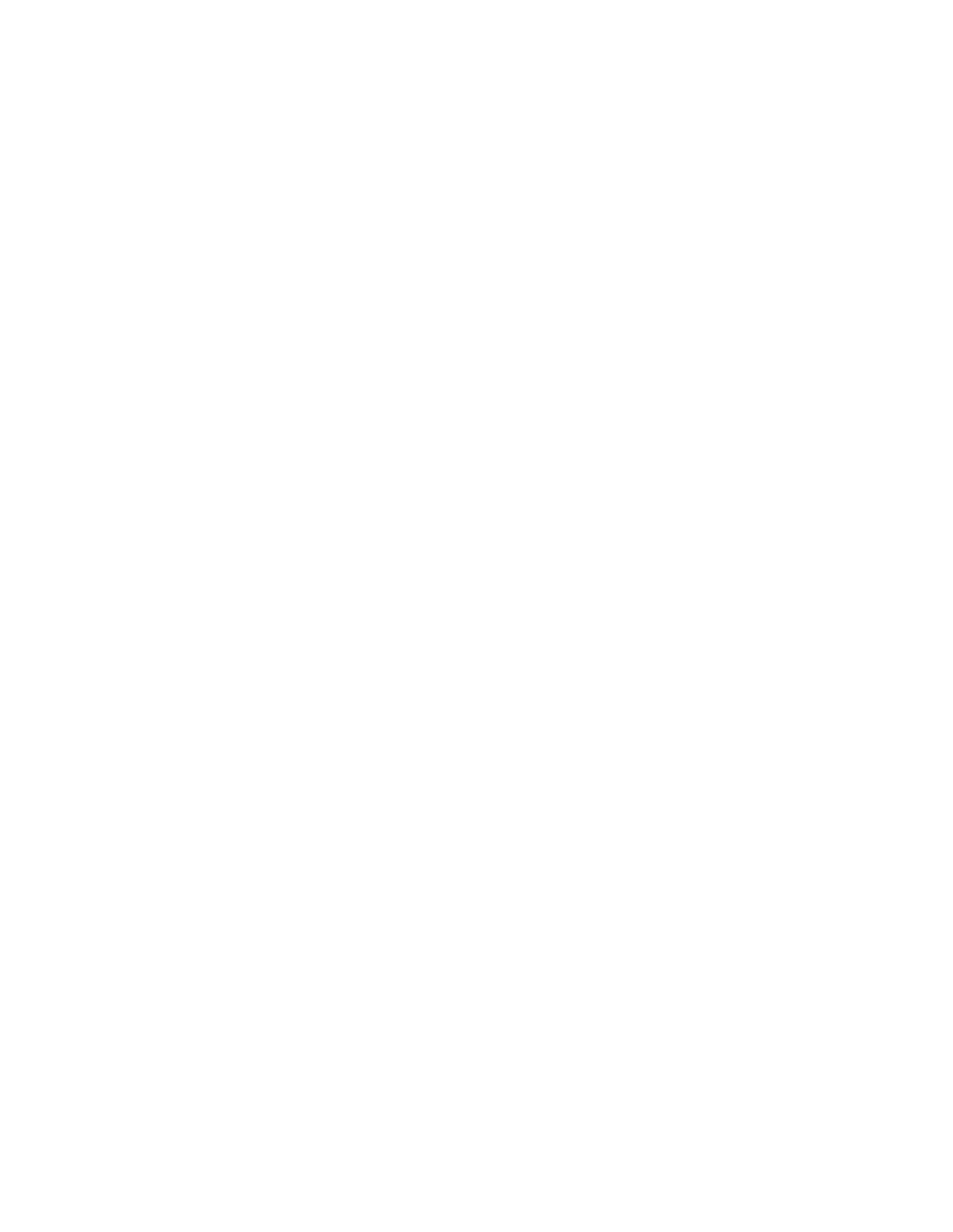

**162 Middle Street Pawtucket, RI • 02860 Phone: 1-800-852-5655 Fax: 1-401-727-9014**

#### BOOKING NUMBER: 1097856 TOUR: Tropical Costa Rica DEPARTURE DATE: March 3, 2023 GROUP NAME: FSB's Connect Club

#### **Available Options**

Personalize your tour by adding an optional activity below. Our recommended options have been carefully chosen to help enhance your individual experience. Complete the provided Prepaid Options Form to reserve your options.

*Availability is limited and reservations are on a first come, first serve basis. Payment must be received no later than 15 days prior to departure. Prices are subject to change.*

Children under the age of 18 **MUST** be accompanied by an adult.

#### **Monteverde Cloud Forest**

**BEST SELLER** 

**Canopy Adventure \$75 USD**

Experience the unique sensation of flying through nature! For nature lovers, the greatest adventure of it all is to take a Zip Line Canopy Adventure Tour. Selvatura Adventure Park and Canopy Tour is one of the best soft adventures in Costa Rica. Canopy Tour guides start by outfitting you with the appropriate equipment; then they take you through each of the 12 cables and 19 platforms and through the Tarzan Swing (optional). Selvatura Park is one of the longest Canopy Tours in Costa Rica, and is the only zip line canopy tour located inside the actual virgin cloud forest of Monteverde. Feel pure adrenaline and excitement of flying up to 35 miles per hour, viewing magnificent landscapes. Zip lines ranging from 120 to more than 2,000 feet in length and 60 to 400 feet in height let you experience the cloud forest from a whole new perspective. The tree top canopy tour not only offers a great adventure but also an opportunity to observe wildlife in its natural habitat. Trained personnel (accredited by the Costa Rican Institute of Tourism) accompanies you throughout the tour. If you are looking for a fun adventure and amazing rides, this canopy tour is your best choice. Please note: This option must be booked at least 30 days prior to departure; and is non-refundable within 15 days of departure. This adventure is NOT recommended for clients who have high blood pressure, back or heart problems or women who are pregnant. *Duration: Approximately 3 hours.* Please note a minimum of 2 passengers is required. Transportation is included.

#### **Arenal**

#### **Devas Spa Treatment- Mountain Paradise Hotel \$160 USD**

"What is good for the body is good for the soul." A well-deserved spa visit provides a complete treatment experience to replenish your mind, body and soul. Indulge in supreme pampering and relaxation with a choice of one of several different, exhilarating spa service packages. Each package includes 3 different spa treatments from aromatherapy and mud massages to exfoliation and reflexology. Certified therapists will guide you to a state of complete relaxation as you enjoy unforgettable therapeutic facial and body treatments. Your choice of packages are:

Mountain Paradise Spa Package (105 minutes): Exfoliation, Volcanic Wrap, Volcanic Mask.

Arenal Charm Spa Package (80 minutes): Deep Tissue Massage, Reflexology, Volcanic Mask.

Back to Life Spa Package (105 minutes): Relaxing Massage, Reflexology, Facial. This option is available only to those guests who are staying at the Mountain Paradise Hotel. Exact treatment time will be scheduled while on tour. *Duration: Approximately 2 hours.* Please note a minimum of 1 passengers is required. Transportation is included.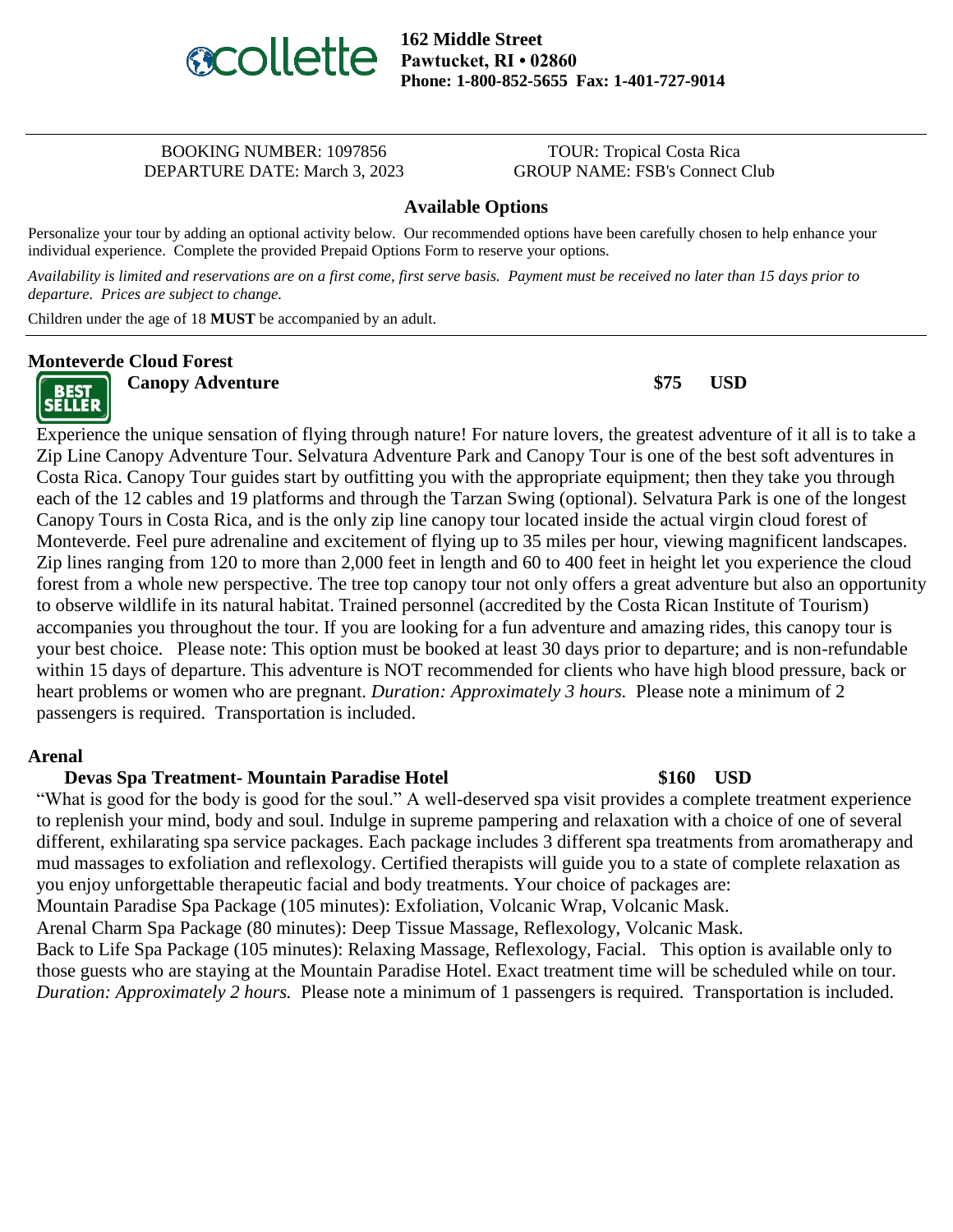**Monteverde Cloud Forest**



**Monteverde Hanging Bridges \$75 USD**

Explore the cloud forest reserve in the heart of Monteverde from up above as you walk among the treetops with a local expert. Venture into an enchanting, colorful world as your tour begins with exploring one of the world's largest butterfly gardens with more than 30 species of tropical butterflies. Next, be dazzled in a nearby gallery containing more than 100 beautiful hummingbirds. More than 14 species of hummingbirds will amaze you with their incredible aerial maneuvers and bright, lively colors. Then embark on a guided walking tour high above the forest floor on a leisurely paced "Hanging Bridges" tour and gain a different perspective of the cloud forest's unique ecosystem, its mammals, birds, plants and flora. Admire the forest floor bursting with natural wonders, wildlife, and take in the amazing vistas. Take advantage of this unique opportunity to get up close to the indigenous wildlife in their natural habitat as your local expert shares stories of this incredible landscape and the ecology of the cloud forest. *Duration: Approximately 2.5 hours.* Please note a minimum of 2 passengers is required. Transportation is included.

#### **Guanacaste**



### **Mangrove Kayaking on the Ora River \$50 USD**

Branches reaching out into the swamp, creatures bustling through the undergrowth, and long-necked birds wading into the cloudy water. The mangroves of Costa Rica are not only essential to the larger ecosystem but also function as an ethereal waterway that will make you feel as if you've been transported to another world. Mangrove trees live in swamps where salt water meets fresh water, creating a flourishing home for a wide variety of animals. On your kayak, discover an intimate look at the local wildlife as you gently paddle six miles down the Ora River. Keep an eye out for playful monkeys and explorative iguanas scurrying up the trees. Follow your guide as you coast along the water, making your way along the winding river and taking in the nature all around you.

 Availability is based on river or sea conditions and cannot be guaranteed. *Duration: Approximately 3 hours.* Please note a minimum of 10 passengers is required. Transportation is included.

#### **Dolphin Watching & Snorkel Experience \$60 USD**

Get a different perspective of the Costa Rican wildlife when you venture into the natural habitat of a dolphin family. With a guide, get a firsthand look at these elegant creatures and watch as they play along the water's surface. Home to an abundance of animals, keep an eye out for other creatures as well. If you're lucky, you may even spot some whales or turtles! Afterwards, try your hand at fishing as you cast your line into the blue waters of the Pacific. You'll also get a chance to swim and snorkel in the warm waves along the coast, getting a closer look at the sea life. Wildlife sightings are not guaranteed. Activity is dependent on ocean and weather conditions. *Duration: Approximately 4 hours.* Please note a minimum of 10 passengers is required. Transportation is included.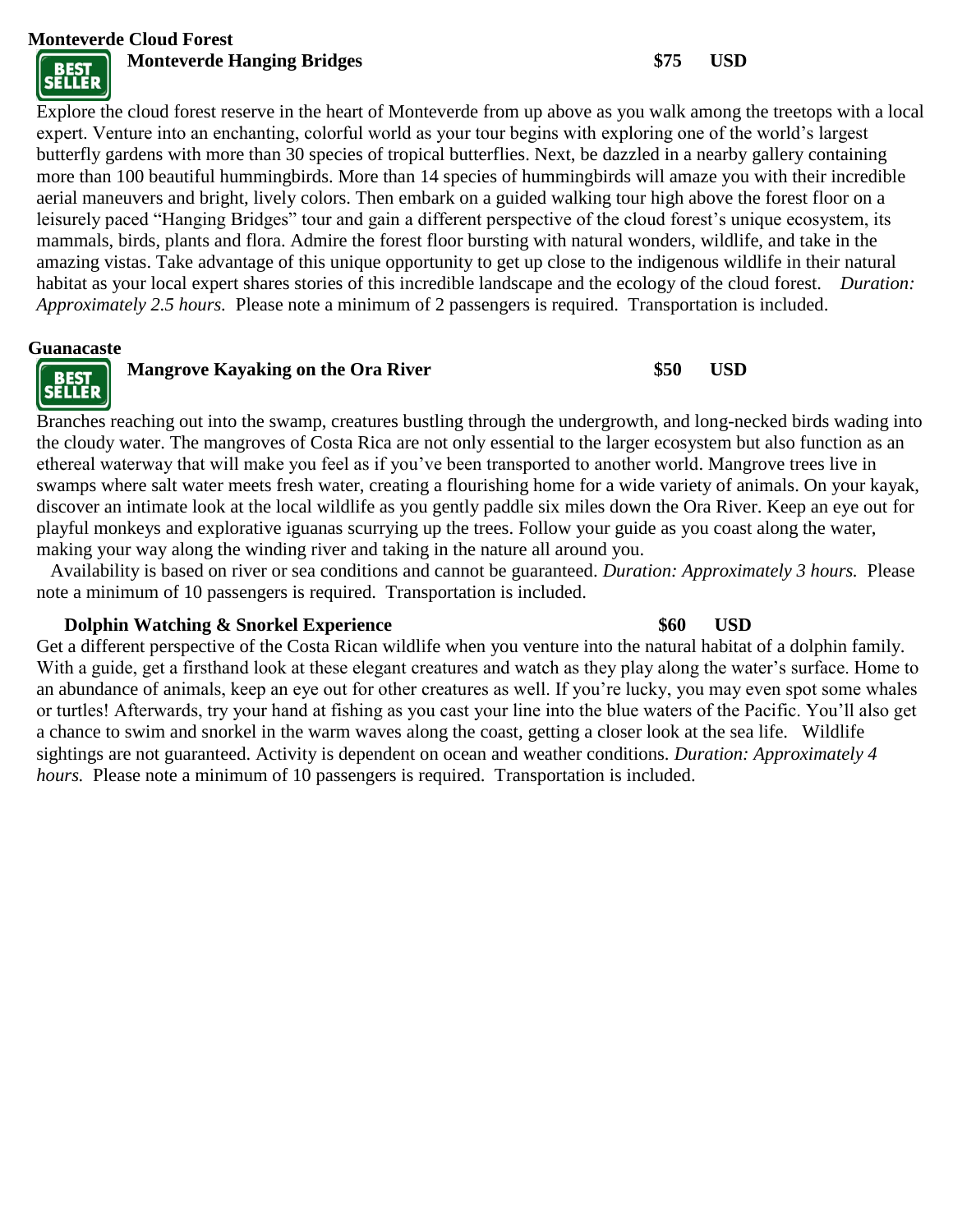

**GROUP NAME:** FSB's Connect Club **BOOKING NUMBER:** 1097856

# **TOUR:** Tropical Costa Rica **DEPARTURE DATE:** Mar 03, 2023

# **AVAILABLE PREPAID OPTIONS**

Personalize your tour by adding an optional activity below. Our recommended options have been carefully chosen to help enhance your individual experience. Complete the provided Prepaid Options Form to reserve your options. Availability is limited and reservations are on a first come, first served basis. Payment must be received no later than 15 days prior to departure. Prices are subject to change. Children under the age of 18 MUST be accompanied by an adult.

| Salutation: First:<br>(Mr., Mrs., Rev.)                                                                                                                                                                | PASSENGERS NAME: (Please submit a separate form for each passenger)<br>Middle:<br>(Please print EXACTLY as it appears on Passport)                                                                                                                                   | Last:         |  | Suffix: Nickname:<br>(Jr., Sr.)  |       |
|--------------------------------------------------------------------------------------------------------------------------------------------------------------------------------------------------------|----------------------------------------------------------------------------------------------------------------------------------------------------------------------------------------------------------------------------------------------------------------------|---------------|--|----------------------------------|-------|
|                                                                                                                                                                                                        |                                                                                                                                                                                                                                                                      |               |  |                                  |       |
|                                                                                                                                                                                                        |                                                                                                                                                                                                                                                                      | <b>Option</b> |  | <b>Price Per Person</b><br>(USD) |       |
| Canopy Adventure                                                                                                                                                                                       |                                                                                                                                                                                                                                                                      |               |  |                                  | 75.00 |
|                                                                                                                                                                                                        | Please note: This option must be booked at least 30 days prior to departure; and is non-<br>refundable within 15 days of departure. This adventure is NOT recommended for clients who<br>have high blood pressure, back or heart problems or women who are pregnant. |               |  |                                  |       |
| Devas Spa Treatment- Mountain Paradise Hotel<br>This option is available only to those guests who are staying at the Mountain Paradise Hotel.<br>Exact treatment time will be scheduled while on tour. |                                                                                                                                                                                                                                                                      | 160.00        |  |                                  |       |
| Monteverde Hanging Bridges                                                                                                                                                                             |                                                                                                                                                                                                                                                                      |               |  |                                  | 75.00 |
|                                                                                                                                                                                                        | Mangrove Kayaking on the Ora River<br>Availability is based on river or sea conditions and cannot be guaranteed.                                                                                                                                                     |               |  |                                  | 50.00 |
|                                                                                                                                                                                                        | Dolphin Watching & Snorkel Experience<br>Wildlife sightings are not guaranteed. Activity is dependent on ocean and weather conditions.                                                                                                                               |               |  |                                  | 60.00 |

**Please make checks payable to FSB's Connect Club and send to:**

Kathy Leesekamp, Connect Club Director 1240 8th Ave Marion, IA 52302-3504 Fax: (319) 447-4418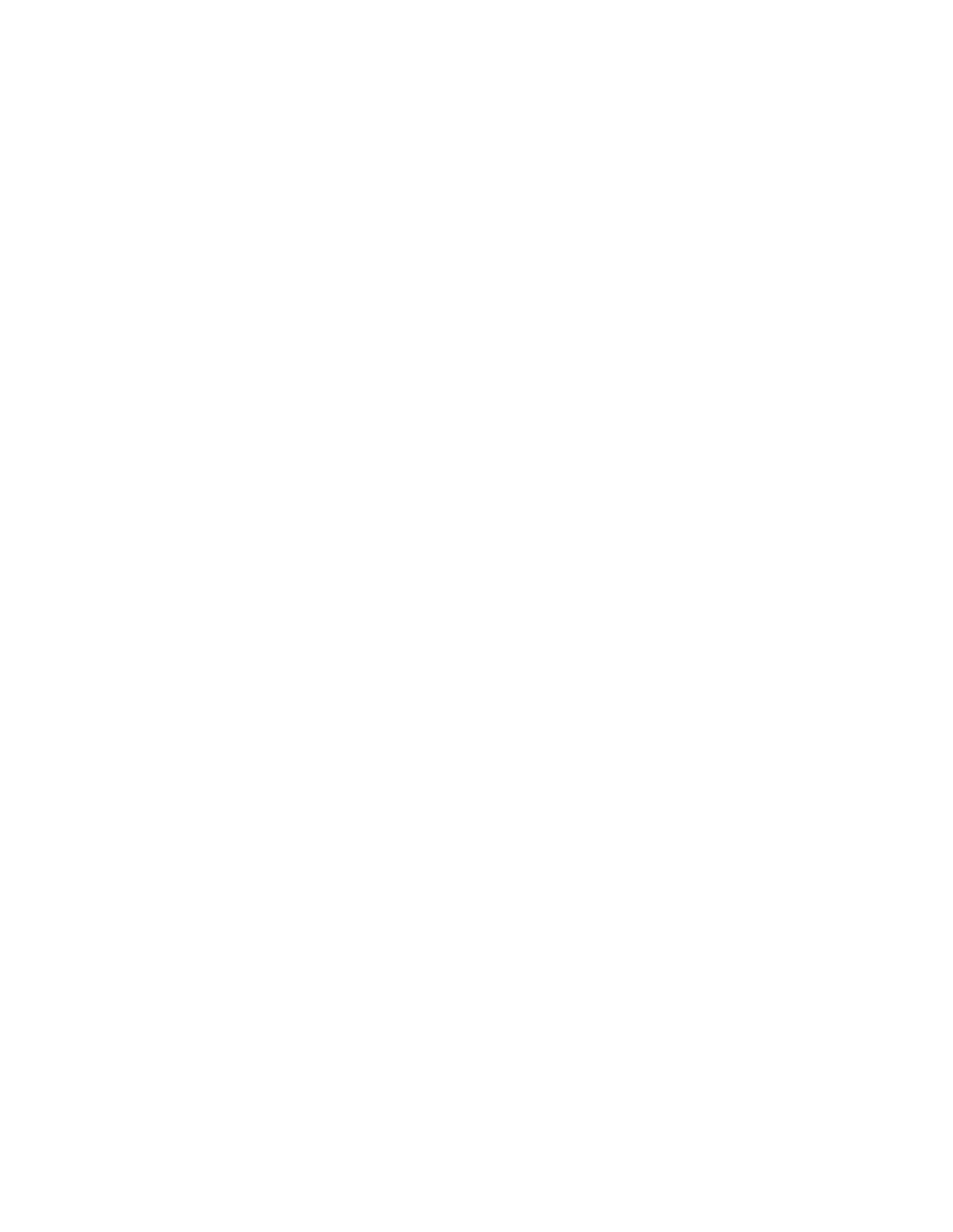| <b>ecollette</b>                                                                                                                                         | TRAVEL DATE: 3/03/2023 TERRITORY: M8<br>RES#: 1097856                                                                                                                                                                                                                                                                                                                                                                                                                                                                                                                                                                                                                                                                                                                                                                                                                                                                                                                                                                                                                                                                                                                                                                                                                                                                                                                                                                                 |  | <b>Tropical Costa Rica</b>        |         |
|----------------------------------------------------------------------------------------------------------------------------------------------------------|---------------------------------------------------------------------------------------------------------------------------------------------------------------------------------------------------------------------------------------------------------------------------------------------------------------------------------------------------------------------------------------------------------------------------------------------------------------------------------------------------------------------------------------------------------------------------------------------------------------------------------------------------------------------------------------------------------------------------------------------------------------------------------------------------------------------------------------------------------------------------------------------------------------------------------------------------------------------------------------------------------------------------------------------------------------------------------------------------------------------------------------------------------------------------------------------------------------------------------------------------------------------------------------------------------------------------------------------------------------------------------------------------------------------------------------|--|-----------------------------------|---------|
| 1240 8th Ave, Marion, IA 52302-3504                                                                                                                      | For Reservations Contact: Kathy Leesekamp, Connect Club Director (319) 294-2900                                                                                                                                                                                                                                                                                                                                                                                                                                                                                                                                                                                                                                                                                                                                                                                                                                                                                                                                                                                                                                                                                                                                                                                                                                                                                                                                                       |  | email: kathyleesekamp@fsbmail.net |         |
| YOUR INFORMATION:                                                                                                                                        | A deposit of \$600 per person is due upon reservation. Reservations are made on a first come, first served basis. Reservations made after the deposit due date of<br>August 28, 2022 are based upon availability. Final payment due by January 02, 2023. Deposits are refundable up until September 04, 2022.                                                                                                                                                                                                                                                                                                                                                                                                                                                                                                                                                                                                                                                                                                                                                                                                                                                                                                                                                                                                                                                                                                                         |  |                                   |         |
|                                                                                                                                                          | Clearly print your full name (first/middle/last) as it appears on your government issued travel documentation.<br>IMPORTANT: In order to avoid any unnecessary change fees, it is imperative that all guest names are entered correctly from the start. The information below must be<br>the legal name and be 100% identical to the ID being used to travel <passport driver's="" license=""> including middle names or suffixes <jr, sr="">.</jr,></passport>                                                                                                                                                                                                                                                                                                                                                                                                                                                                                                                                                                                                                                                                                                                                                                                                                                                                                                                                                                       |  |                                   |         |
|                                                                                                                                                          |                                                                                                                                                                                                                                                                                                                                                                                                                                                                                                                                                                                                                                                                                                                                                                                                                                                                                                                                                                                                                                                                                                                                                                                                                                                                                                                                                                                                                                       |  |                                   |         |
|                                                                                                                                                          | Nickname: <u>Community Community Community</u> Gender: ( ) Male ( ) Female Date of Birth: month community day community year community of the Community Community Community Community Community Community Community Community Commu                                                                                                                                                                                                                                                                                                                                                                                                                                                                                                                                                                                                                                                                                                                                                                                                                                                                                                                                                                                                                                                                                                                                                                                                   |  |                                   |         |
|                                                                                                                                                          |                                                                                                                                                                                                                                                                                                                                                                                                                                                                                                                                                                                                                                                                                                                                                                                                                                                                                                                                                                                                                                                                                                                                                                                                                                                                                                                                                                                                                                       |  |                                   |         |
|                                                                                                                                                          |                                                                                                                                                                                                                                                                                                                                                                                                                                                                                                                                                                                                                                                                                                                                                                                                                                                                                                                                                                                                                                                                                                                                                                                                                                                                                                                                                                                                                                       |  |                                   |         |
|                                                                                                                                                          | Passport Number: <u>Communical Communication Caternal Announce Communication</u> Caternal Charles Communication Date: (month/day/year) Caternal Charles Communication Date: (month/day/year) Communication Charles Communication Ch                                                                                                                                                                                                                                                                                                                                                                                                                                                                                                                                                                                                                                                                                                                                                                                                                                                                                                                                                                                                                                                                                                                                                                                                   |  |                                   |         |
|                                                                                                                                                          |                                                                                                                                                                                                                                                                                                                                                                                                                                                                                                                                                                                                                                                                                                                                                                                                                                                                                                                                                                                                                                                                                                                                                                                                                                                                                                                                                                                                                                       |  |                                   |         |
|                                                                                                                                                          | Should you become ill or injured, whom should we contact (not traveling with you): Noting the substitution of the Phone: (Campbell 2014)                                                                                                                                                                                                                                                                                                                                                                                                                                                                                                                                                                                                                                                                                                                                                                                                                                                                                                                                                                                                                                                                                                                                                                                                                                                                                              |  |                                   |         |
|                                                                                                                                                          | <b>ROOMING WITH:</b> $\Box$ Check if address is the same as Passenger #1                                                                                                                                                                                                                                                                                                                                                                                                                                                                                                                                                                                                                                                                                                                                                                                                                                                                                                                                                                                                                                                                                                                                                                                                                                                                                                                                                              |  |                                   |         |
|                                                                                                                                                          |                                                                                                                                                                                                                                                                                                                                                                                                                                                                                                                                                                                                                                                                                                                                                                                                                                                                                                                                                                                                                                                                                                                                                                                                                                                                                                                                                                                                                                       |  |                                   | Suffix: |
| AIR GATEWAY: Departure airport for this tour:<br>http://www.tsa.gov/traveler-information/prohibited-items."<br>covered reasons. See Part B for details.) | Air Seat Request: () Aisle () Window () Next To Traveling Companion<br>Collette cannot guarantee your seat preference. If you have not purchased air through Collette and wish to purchase transfers, you must transfer at our pre-scheduled times.<br>Please be advised, when travelling as part of a group, many airlines do not provide seat assignments. Preferred seating may be available for an additional charge.<br>"Federal law forbids carriage of hazardous materials such as aerosols, fireworks, lithium batteries & flammable liquids aboard the aircraft in your checked or carry-on<br>baggage. A violation can result in 5 years' imprisonment and penalties of \$250,000 or more. Details on prohibited items may be found on TSA's "prohibited items" web page:<br><b>TRAVEL PROTECTION:</b> () Yes, I wish to purchase travel protection \$399 () No, I decline<br>If you choose not to purchase Collette's Waiver Insurance Plan, you will incur penalties for changes and cancellations. Travel Protection Payment is due with first deposit. The Waiver<br>Fee does not cover any single supplement charges which arise from an individual's traveling companion electing to cancel for any reason prior to departure. The single<br>supplement will be deducted from the refund of the person who cancels. (There is coverage under Part B which includes a single supplement benefit of \$1,000 for certain |  |                                   |         |
| () Monteverde Hanging Bridges<br>() Canopy Adventure                                                                                                     | <b>EXTENSION:</b> I wish to purchase "3-Night Jungle Adventure" () Yes () No<br>ON TOUR ACTIVITIES: Please choose one of the following on tour activities<br>PLEASE MAKE CHECKS PAYABLE TO: FSB's Connect Club () Check () Credit Card                                                                                                                                                                                                                                                                                                                                                                                                                                                                                                                                                                                                                                                                                                                                                                                                                                                                                                                                                                                                                                                                                                                                                                                                |  |                                   |         |
|                                                                                                                                                          |                                                                                                                                                                                                                                                                                                                                                                                                                                                                                                                                                                                                                                                                                                                                                                                                                                                                                                                                                                                                                                                                                                                                                                                                                                                                                                                                                                                                                                       |  |                                   |         |
|                                                                                                                                                          |                                                                                                                                                                                                                                                                                                                                                                                                                                                                                                                                                                                                                                                                                                                                                                                                                                                                                                                                                                                                                                                                                                                                                                                                                                                                                                                                                                                                                                       |  |                                   |         |
|                                                                                                                                                          | Cardholder Billing Address: <u>[</u> ] Check if address is the same as above <b>[1] All and a structure of the same as above [1]</b> Character and a structure of the same as above <b>[1]</b> Character and a structure of the structure of                                                                                                                                                                                                                                                                                                                                                                                                                                                                                                                                                                                                                                                                                                                                                                                                                                                                                                                                                                                                                                                                                                                                                                                          |  |                                   |         |
|                                                                                                                                                          |                                                                                                                                                                                                                                                                                                                                                                                                                                                                                                                                                                                                                                                                                                                                                                                                                                                                                                                                                                                                                                                                                                                                                                                                                                                                                                                                                                                                                                       |  |                                   |         |
|                                                                                                                                                          |                                                                                                                                                                                                                                                                                                                                                                                                                                                                                                                                                                                                                                                                                                                                                                                                                                                                                                                                                                                                                                                                                                                                                                                                                                                                                                                                                                                                                                       |  |                                   |         |
|                                                                                                                                                          |                                                                                                                                                                                                                                                                                                                                                                                                                                                                                                                                                                                                                                                                                                                                                                                                                                                                                                                                                                                                                                                                                                                                                                                                                                                                                                                                                                                                                                       |  |                                   |         |

**SIGNATURE REQUIRED** for acceptance of the below conditions and agreement to credit card use:

Date:

I agree to pay according to the card issuer agreement. I understand and accept the cancellation policy, terms and conditions. See http://www.gocollette.com/aboutcollette/terms-and-conditions for full terms and conditions of your purchase.

**Important Conditions:** Your price is subject to increase prior to the time you make full payment. Your price is not subject to increase after you make full payment, except for charges resulting from increases in government-imposed taxes or fees.